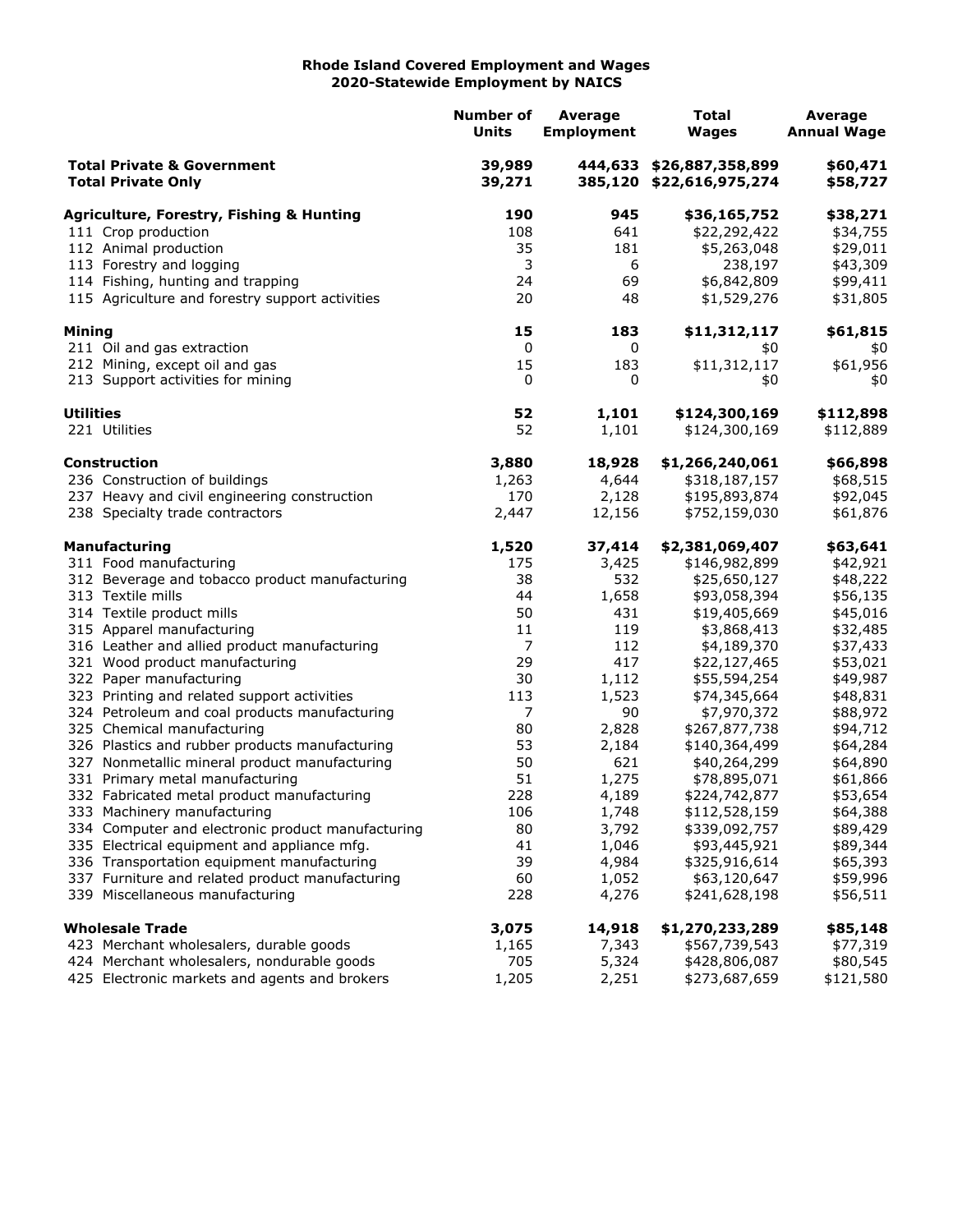## **Rhode Island Covered Employment and Wages 2020-Statewide Employment by NAICS**

|                     |                                                                                                | <b>Number of</b><br><b>Units</b> | <b>Average</b><br><b>Employment</b> | <b>Total</b><br><b>Wages</b>       | Average<br><b>Annual Wage</b> |
|---------------------|------------------------------------------------------------------------------------------------|----------------------------------|-------------------------------------|------------------------------------|-------------------------------|
| <b>Retail Trade</b> |                                                                                                | 3,842                            | 44,167                              | \$1,627,807,135                    | \$36,856                      |
|                     | 441 Motor vehicle and parts dealers                                                            | 429                              | 5,309                               | \$294,319,650                      | \$55,441                      |
|                     | 442 Furniture and home furnishings stores                                                      | 150                              | 1,130                               | \$51,821,508                       | \$45,870                      |
|                     | 443 Electronics and appliance stores                                                           | 154                              | 1,149                               | \$58,167,423                       | \$50,643                      |
|                     | 444 Building material and garden supply stores                                                 | 220                              | 4,003                               | \$161,436,308                      | \$40,334                      |
|                     | 445 Food and beverage stores                                                                   | 684                              | 11,218                              | \$332,391,661                      | \$29,630                      |
|                     | 446 Health and personal care stores                                                            | 427                              | 4,300                               | \$215,592,735                      | \$50,137                      |
|                     | 447 Gasoline stations                                                                          | 311                              | 1,982                               | \$63,379,083                       | \$31,975                      |
|                     | 448 Clothing and clothing accessories stores                                                   | 447                              | 2,924                               | \$72,591,734                       | \$24,826                      |
|                     | 451 Sporting goods, hobby, book and music stores                                               | 168                              | 1,103                               | \$29,039,608                       | \$26,326                      |
|                     | 452 General merchandise stores                                                                 | 199                              | 6,833                               | \$172,604,758                      | \$25,260                      |
|                     | 453 Miscellaneous store retailers                                                              | 404                              | 2,524                               | \$78,731,875                       | \$31,190                      |
|                     | 454 Nonstore retailers                                                                         | 249                              | 1,692                               | \$97,730,792                       | \$57,749                      |
|                     | <b>Transportation &amp; Warehousing</b>                                                        | 855                              | 10,693                              | \$479,172,150                      | \$44,812                      |
|                     | 481 Air transportation                                                                         | 23                               | 345                                 | \$18,722,869                       | \$54,322                      |
|                     | 482 Rail transportation                                                                        | 2                                | $\ast$                              | $\ast$                             | $\ast$                        |
|                     | 483 Water transportation                                                                       | 12                               | 149                                 | \$12,849,097                       | \$86,477                      |
|                     | 484 Truck transportation                                                                       | 380                              | 2,107                               | \$119,305,225                      | \$56,630                      |
|                     | 485 Transit and ground passenger transportation                                                | 139                              | 1,832                               | \$53,917,524                       | \$29,428                      |
|                     | 486 Pipeline transportation                                                                    | 2                                | $\ast$                              |                                    | $\ast$                        |
|                     | 487 Scenic and sightseeing transportation                                                      | 49                               | 136                                 | \$5,029,908                        | \$36,939                      |
|                     | 488 Support activities for transportation                                                      | 128                              | 1,497                               | \$60,123,504                       | \$40,163                      |
|                     | 491 Postal service                                                                             | 0                                | 0                                   | \$0                                | \$0                           |
|                     | 492 Couriers and messengers                                                                    | 90                               | 2,942                               | \$128,829,618                      | \$43,790                      |
|                     | 493 Warehousing and storage                                                                    | 30                               | 1,657                               | \$77,781,071                       | \$46,948                      |
|                     | <b>Information</b>                                                                             | 763                              | 5,241                               | \$457,518,233                      | \$87,296                      |
|                     | 511 Publishing industries, except Internet                                                     | 221                              | 1,320                               | \$128,387,449                      | \$97,233                      |
|                     | 512 Motion picture and sound recording industries                                              | 104                              | 430                                 | \$17,645,811                       | \$41,029                      |
|                     | 515 Broadcasting, except Internet                                                              | 33                               | 568                                 | \$34,992,966                       | \$61,589                      |
|                     | 516 Internet publishing and broadcasting                                                       | 0                                | 0                                   | \$0                                | \$0                           |
|                     | 517 Telecommunications                                                                         | 105                              | 1,783                               | \$166,207,879                      | \$93,205                      |
|                     | 518 ISPs, search portals, and data processing                                                  | 165                              | 542                                 | \$80,884,027                       | \$149,118                     |
|                     | 519 Other information services                                                                 | 135                              | 598                                 | \$29,400,101                       | \$49,150                      |
|                     | <b>Finance &amp; Insurance</b>                                                                 | 1,820                            | 25,629                              | \$2,829,333,809                    | \$110,396                     |
|                     | 521 Monetary authorities - central bank                                                        | 0                                | 0                                   | \$0                                | \$0                           |
|                     | 522 Credit intermediation and related activities                                               | 620                              | 11,635                              | \$1,032,052,509                    | \$88,706                      |
|                     | 523 Securities, commodity contracts, investments                                               | 458                              | 4,594                               | \$905,629,364                      | \$197,137                     |
|                     | 524 Insurance carriers and related activities                                                  | 716                              | 9,366                               | \$887,647,401                      | \$94,776                      |
|                     | 525 Funds, trusts, and other financial vehicles                                                | 26                               | 34                                  | \$4,004,535                        | \$118,070                     |
|                     | <b>Real Estate, Rental &amp; Leasing</b>                                                       | 1,219                            | 5,675                               | \$310,432,586                      | \$54,702                      |
|                     | 531 Real estate                                                                                | 1,003                            | 4,306                               | \$240,580,812                      | \$55,878                      |
|                     | 532 Rental and leasing services                                                                | 205                              | 1,306                               | \$65,393,508                       | \$50,068                      |
|                     | 533 Lessors of nonfinancial intangible assets                                                  | 11                               | 63                                  | \$4,458,266                        | \$70,860                      |
|                     | <b>Professional &amp; Technical Services</b>                                                   | 6,117                            | 25,606                              | \$2,207,596,285                    | \$86,215                      |
|                     | 541 Professional and technical services                                                        | 6,117                            | 25,606                              | \$2,207,596,285                    | \$86,215                      |
|                     | <b>Management of Companies &amp; Enterprise</b><br>551 Management of companies and enterprises | 285<br>285                       | 12,620<br>12,620                    | \$1,570,306,536<br>\$1,570,306,536 | \$124,430<br>\$124,430        |
|                     |                                                                                                |                                  |                                     |                                    |                               |